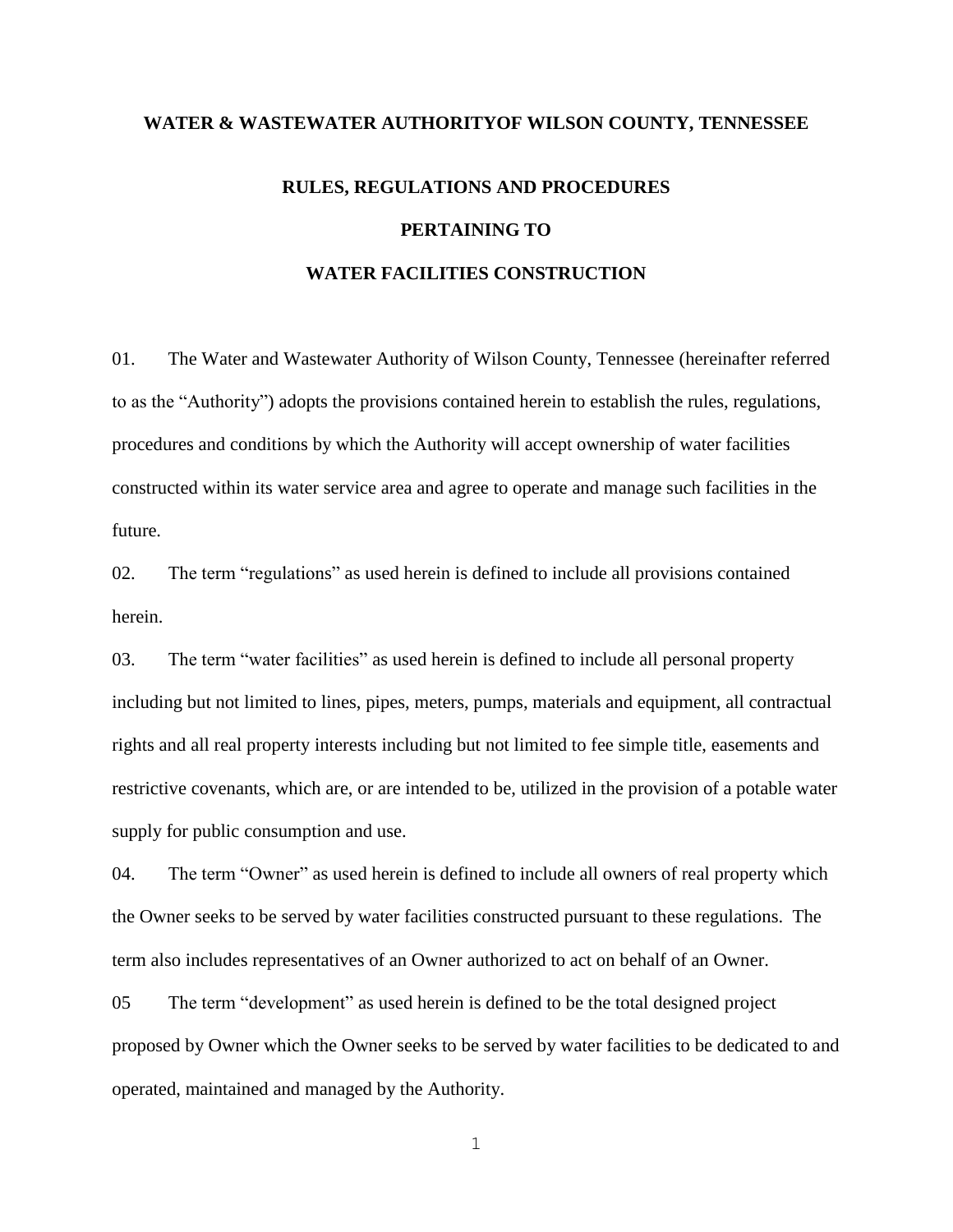06. Owner shall file with the Authority a completed Owner's Application for Water Service with such documents and attachments as may be requested in the Application. Owner shall pay an Owner's Application fee in the amount of \$250.00. The Application fee amount will be applied to the subsequent Development Fee payment at such time the Development Fee is paid. If the development is abandoned or the Owner fails to execute a Contract For Water Facilities Construction within one year from the date of payment of the Owner's Application fee, the Owner's Application For Water Service shall lapse. Owner's Application Fee shall not be refunded.

07. The Authority's engineer shall review the Owner's Application For Water Service and determine the apparent availability of water supply to serve the development and any facilities which may be required either on the site of the development or off the site of the development. The engineer shall prepare a preliminary opinion of the cost of construction for the required water facilities. The Authority will then provide a Letter of Availability to the Owner with the above information.

08. The Owner shall pay to the Authority as a Development Fee an amount equal to twelve percent (12%) of the preliminary opinion of cost of construction or \$5,000, whichever is the greater amount. Of the amount received from the Owner, 20% shall be paid to the Authority's attorney for legal services and eighty percent (80%) shall be paid to the general fund of the Authority for engineering, inspection, field services and management and staff expenses. At such time the Development Fee is paid, the Owner shall file with the Authority a property deed by which the Owner received title to the real property proposed to be the site of the development. The Owner shall also pay all State fees, including the Plans Review Fee.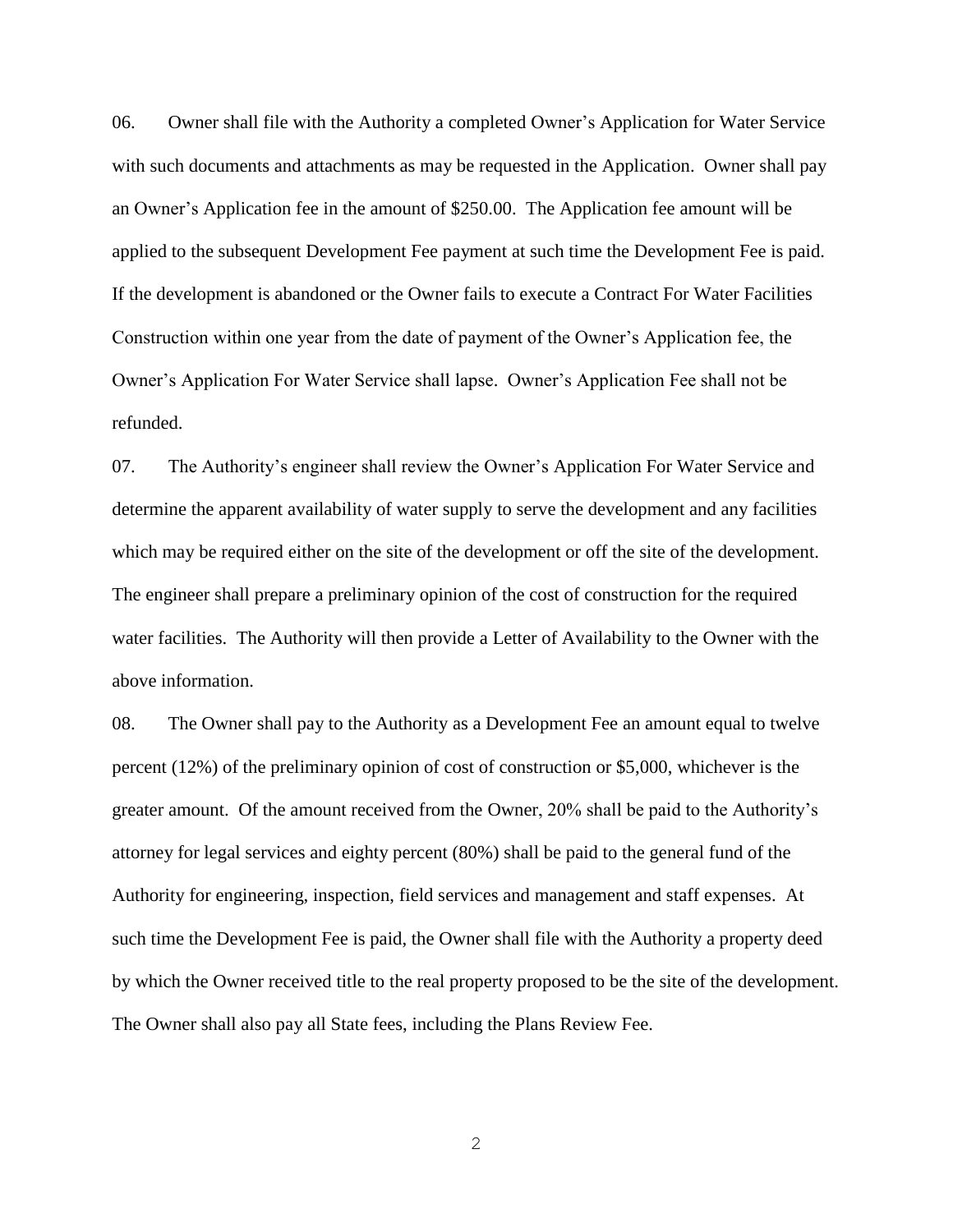09. The Authority's engineer shall then prepare, in consultation with the Owner, the design plans and specifications for the construction of the proposed water facilities for the development and shall submit the said plans to the Tennessee Department of Environment and Conservation (TDEC) Division of Water Resources – Drinking Water Unit, for approval.

10. Upon TDEC approval of design plans the Authority's attorney shall prepare for execution by both parties a Contract For Water Facilities Construction setting out the terms and conditions by which the Authority will accept the water facilities shown on the proposed plans. The contract shall include by reference the regulations contained herein and such additional terms as may be required by the management of the Authority.

11. After receiving TDEC approval of the said plans, a closing meeting shall be set for the execution of the contract and finalization of any remaining items. These items include, but are not limited to the payment of tap fees for each tap connection shown on either the design plans or on a plat of the development property proposed to be approved by the Authority, delivery of a bond by an acceptable insurance company, or a bank letter of credit or a cash deposit, in a form acceptable to the Authority. The Owner shall execute or furnish easements and such other documents and items as are determined by the management of the Authority to be necessary or desirable.

12. The bond furnished by Owner or his chosen contractor shall insure the full performance by the Owner and the Owner's chosen contractor of all provisions of the contract and these regulations in the construction and maintenance of the water facilities. Owner and his chosen contractor shall warrant the water facilities constructed against all defects arising from the construction of the water facilities, or otherwise, for one year after the issuance of the Letter of Acceptance. The bond shall also include the period of the Developer's warranty of the water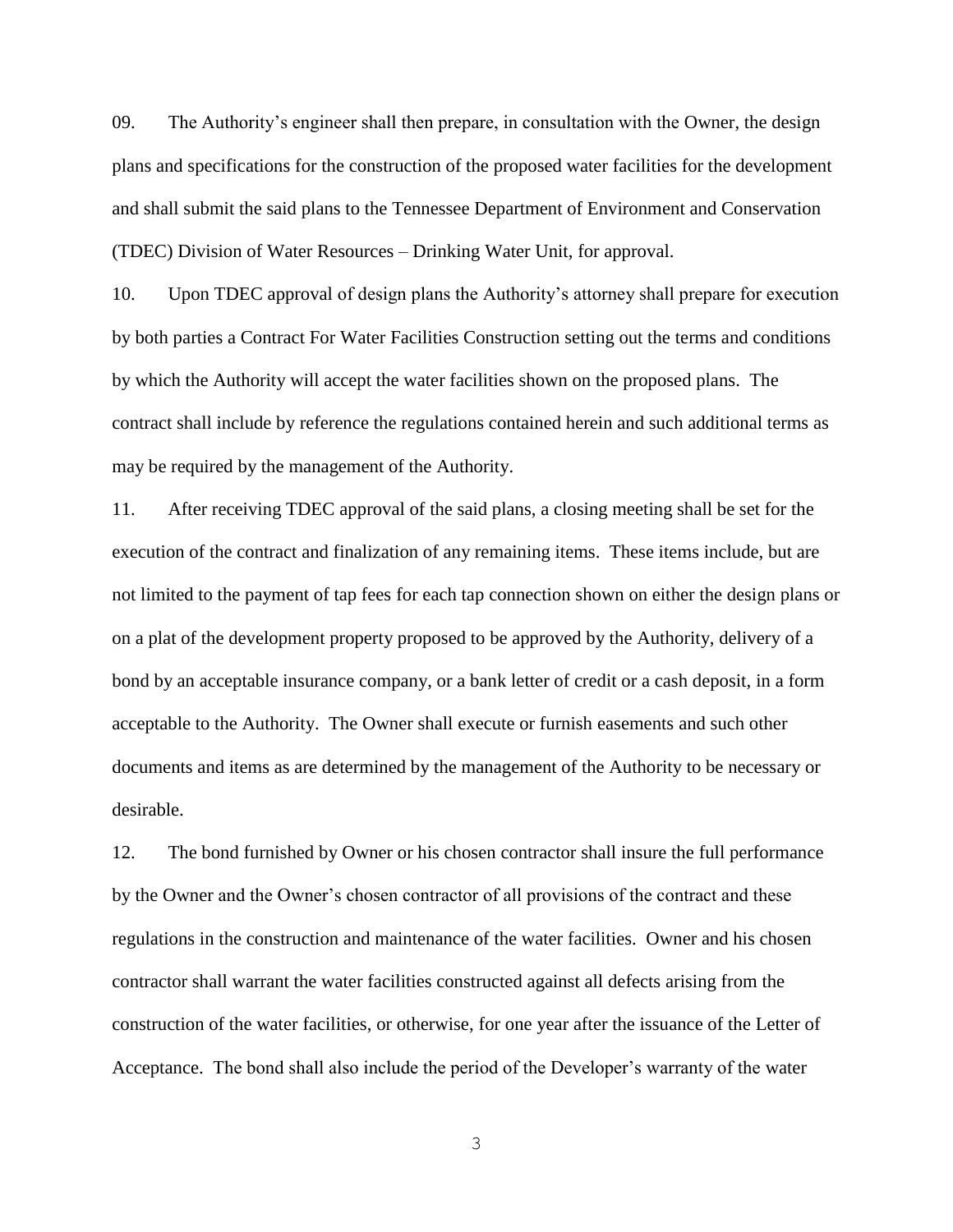facilities and the payment of all labor and materials provided during warranty period of the water facilities. During the warranty period the Authority may reduce the required bond by up to ninety percent (90%) of the original amount.

13. In the event the bond expires or is due to expire prior to the acceptance of the water facilities or the termination of the warranty period, Owner or Owner's chosen contractor shall furnish to the Authority a renewed bond at least fifteen days prior to the expiration date. The failure to comply with this provision shall constitute grounds for the Authority to immediately draw upon the bond for up to the full amount of the bond. Renewed bonds shall be effective for an additional year or until the termination of the warranty period.

14. If the development is abandoned or if the Owner fails to complete substantial construction of the development within one year after the Contract For Water Facilities Construction is executed, the said contract shall lapse at the option of the Authority. Management is authorized to refund to the Owner such portion of the Development Fee as management determines to have been unearned by the devotion of Authority resources to the development. The decision of management is declared to be an appealable action subject to the Grievance Policy of the Authority.

15. Tap fees for the development shall be paid at the time of the closing meeting and before the Contract For Water Facilities Construction is executed with the Authority.

16. A customer's deposit and connection charge shall be payable by the customer at the time the customer executes a Water Service Contract for water service at the customer's parcel and shall be in such amounts and at such rates as are in effect at the time of such execution. Upon payment of the customer deposit and connection charge the Authority shall furnish and schedule installation of a water meter to serve the parcel. Meters sized two-inch (2") or larger shall be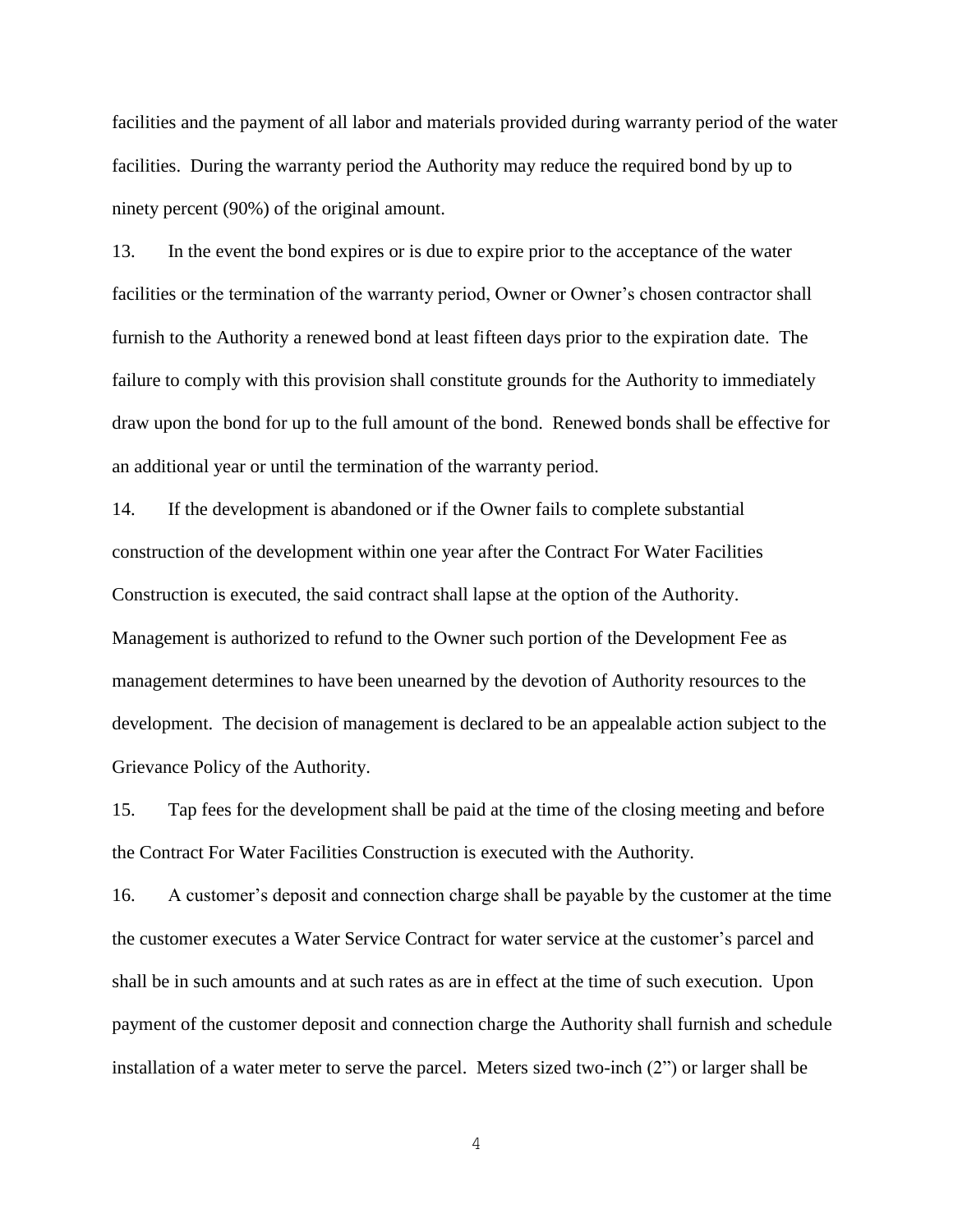furnished and installed by the Owner if shown on the design plans. If not shown on the design plans or if the Owner did not actually furnish, install and maintain the meter, the customer shall be responsible for such expenses.

17. The Authority is not responsible for any water facilities located beyond the meter box connection point. The property owner is responsible for installation, ownership and maintenance of any water service line(s) or appurtenances beyond the connection point on the property owner's side of the meter box.

18. The Owner shall be solely responsible for obtaining any required easements and all additional permits and approvals which may be required by other governmental agencies or departments for the proposed construction and Owner shall bear all costs associated therewith.

19. The Owner shall be solely responsible for the construction of the proposed water facilities as shown or described on the design plans or in the specifications or which is necessary for the satisfactory use of the water facilities and shall bear all costs associated therewith.

20. The Authority reserves the right to reject the Owner's choice of the contractor for the project based upon the amount and type of the contractor's experience, previous performance on similar projects, equipment inventory, financial stability or other suitable criteria deemed appropriate all in the sole discretion of the Authority.

21. After execution of a Contract For Water Facilities Construction and the completion of any other conditions, a Preconstruction Meeting will be scheduled which will be held at the Authority's office. The Owner (or his designated representative) and the contractor chosen by the Owner to be responsible for construction of the water facilities must be in attendance. Items to be presented by the Owner or contractor at this meeting shall include the following: evidence of obtaining applicable regulatory permits, a valid Tennessee contractor's license for the type of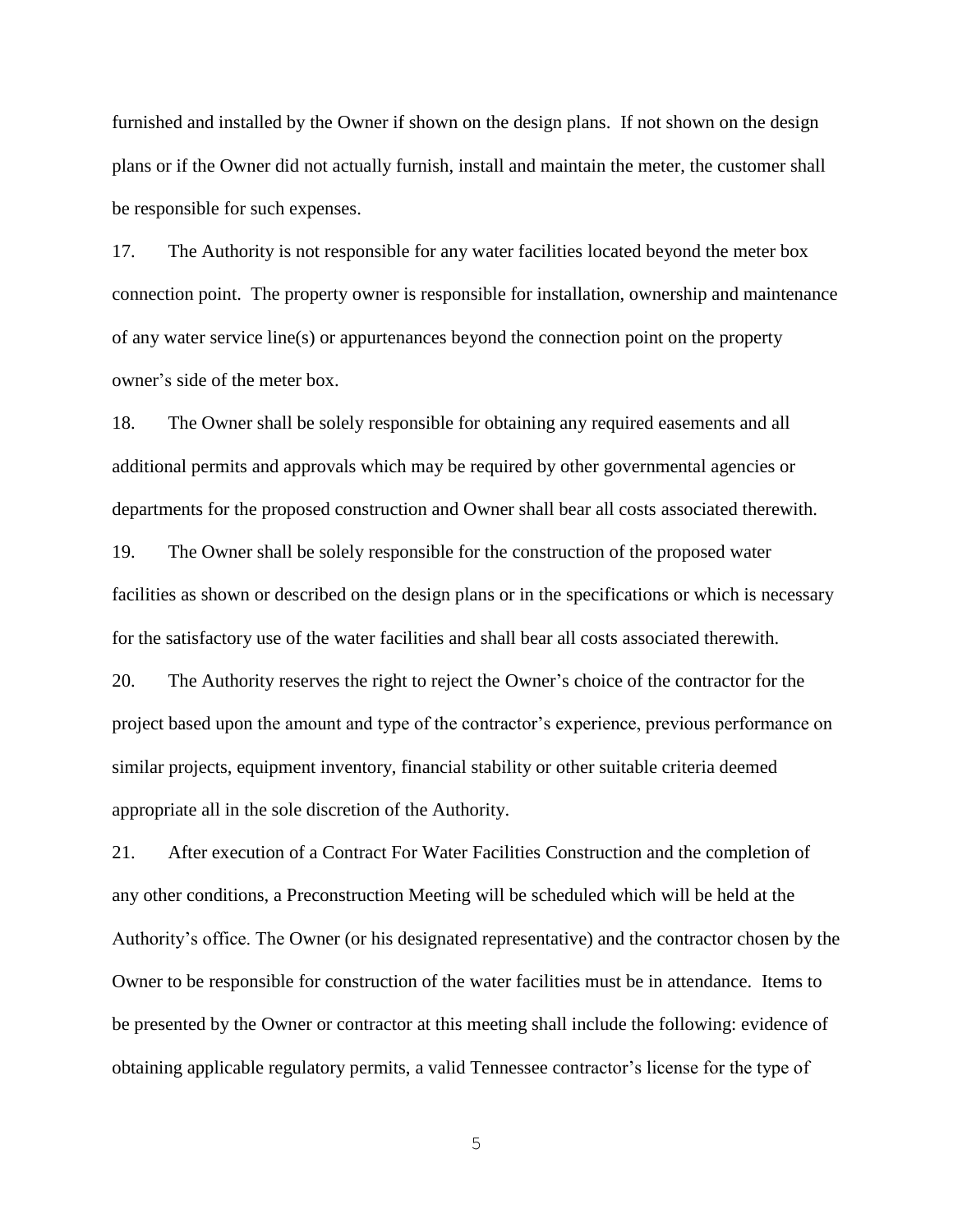construction proposed, valid certificates of public liability and property insurance sufficient to completely indemnify the Authority from any and all claims in connection with and arising from the contractor's actions or failure to act, and acceptable evidence showing the contractor's compliance with worker's compensation insurance and unemployment compensation requirements. After completion of the meeting and the resolution of all remaining issues or concerns, the Authority shall establish a designated date for the start of construction. Any water facility construction, including delivery of material, initiated prior to the completion of the Preconstruction Meeting and designated construction start date will be subject to rejection in the sole discretion of the Authority.

22. Developer shall provide reasonable access to the development at all times for Authority personnel to enter for the purpose of observation of construction and materials and equipment inspection and testing. Any unsatisfactory work or materials shall be corrected or replaced as needed to comply with the specifications. A failure to follow specifications or otherwise properly install the water facilities, in the sole opinion of the Authority, shall be cause for the issuance of a stop work order by management of the Authority. Upon the issuance of a stop work order the Owner and contractor shall immediately cease all work on the development. The Owner, contractor and Authority management shall then attempt to resolve all grounds for the issuance of the stop work order. In the event the parties are unable to fully resolve all pending issues, then the Authority may remove the contractor from the construction site and engage a different contractor to complete the development in accordance with the design plans and specification and may draw upon the bond to pay such expenses as it may incur, including its reasonable attorney fees and costs.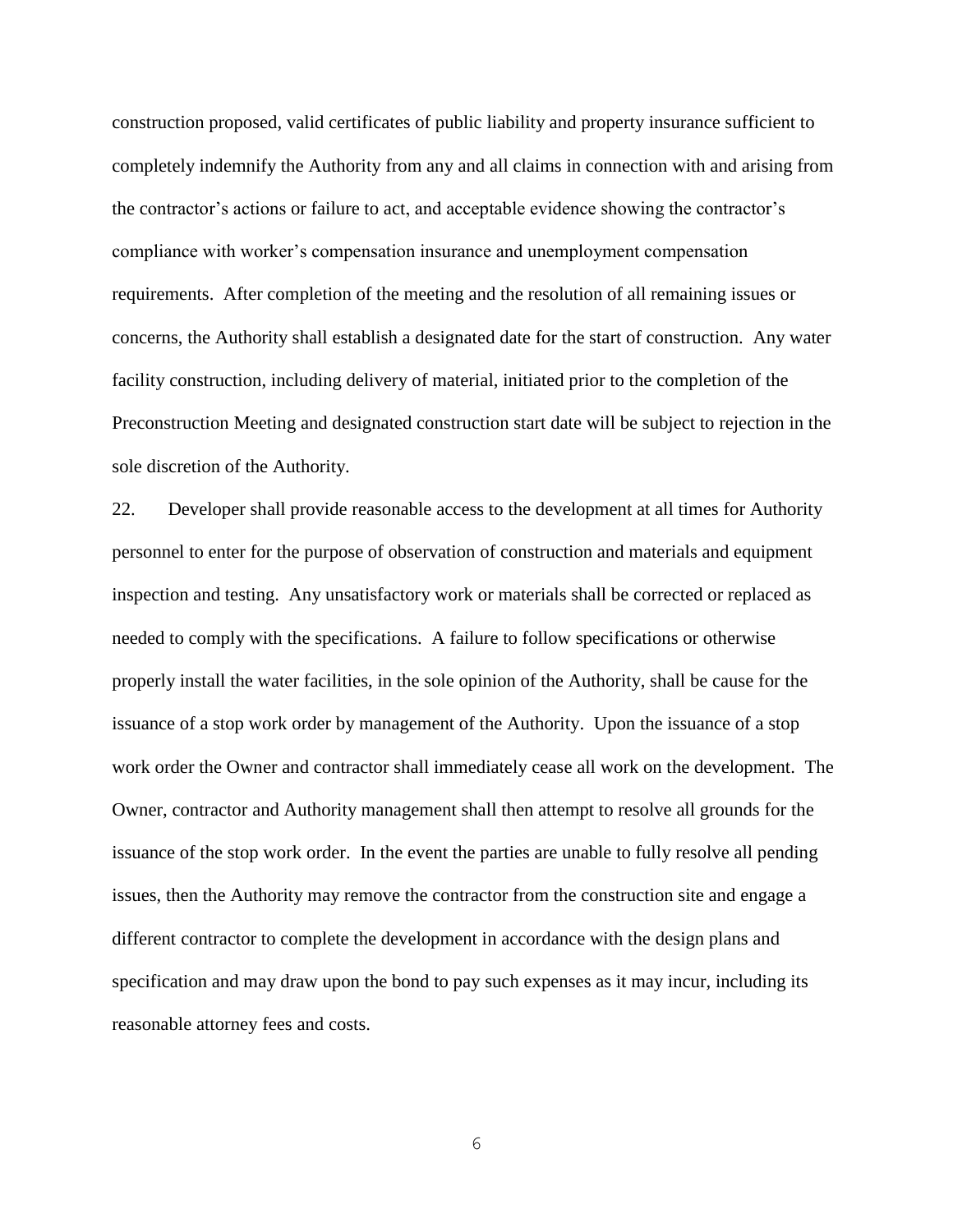23. The Authority shall have the right to furnish, at its own expense, an inspector to observe the construction and installation of the water facilities at any and all times during the installation and construction. The observation shall not be for the purpose of insuring the safety of individuals at the work site or of any third persons damaged as a result of the actions of the owner or contractor. 24. Upon completion of all work the Owner shall notify the Authority of same and, if acceptable, the Authority will issue a Letter of Acceptance establishing the beginning date of water service usage availability and the maintenance and warranty period. Alternately, the Authority will give notice in writing of remaining work items or rejection of unsatisfactory work items needing correction.

25. Upon issuance of the Letter of Acceptance, all components of the water facility, including but not limited to land, easements, contractual rights, tanks, pipes, valves and pumps shall be conveyed to, and accepted by, the Authority without further action by the Owner or the Authority. The Authority shall retain the right to require the Owner and contractor to fully perform all obligations of the Owner and contractor for the warranty period. The Owner guarantees that the Authority's ownership of all real and personal property constituting a part of the water facility shall be free and clear of all claims or encumbrances.

26. The Authority shall have the right to extend the water facilities in this development to serve other developments.

27. A failure to complete the construction of water facilities in a timely and acceptable manner and/or failure to comply with the conditions of these regulations or the conditions and requirements of the executed Contract for Water Facilities Construction shall, at the sole discretion of the Authority, result in the Authority refusing to accept any part or all of the